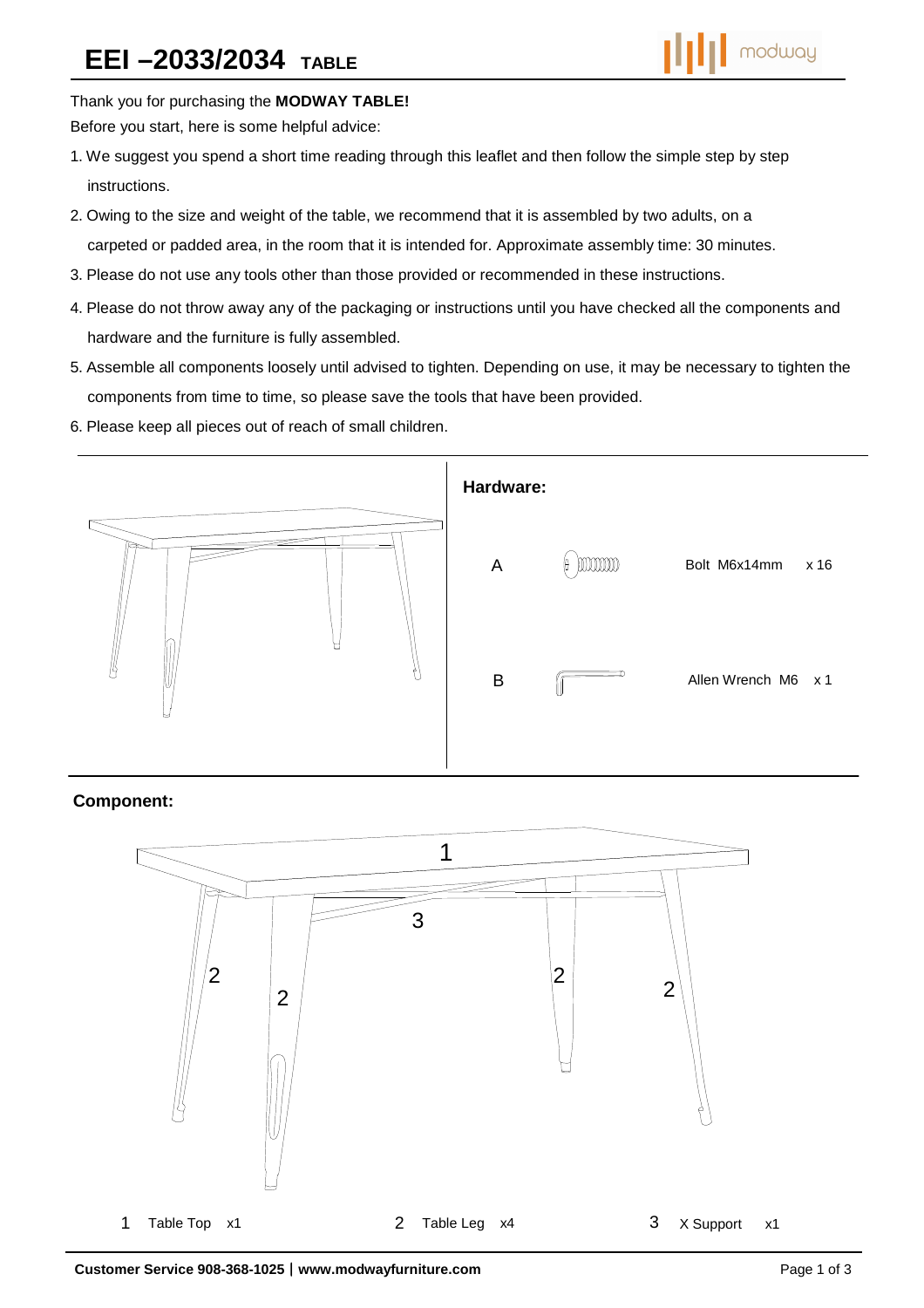## **STEP 1:**

Put the **Table Top (1)** upside down on a carpeted or padded area.

Attach one piece of **Table Leg (2)** to the bottom of **Table Top (1)** by using 3 piece of **Bolt (A)** as shown.

Repeat the same steps for the remaining three **Table Legs (B).**

Use **Allen Wrench (B)** to tighten the **Bolts (A**), Do not full tighten the bolts at this step.



| mm   |     |
|------|-----|
| Ax12 | Bx١ |

## **STEP 2:**

Attach the **X Support (3)** to the **Table Legs (2)** by using 4 piece of **Bolt (A)** as shown.

Use **Allen Wrench (B)** to tighten all the **Bolts (A)** from step 1 and step 2 clockwise until secure.